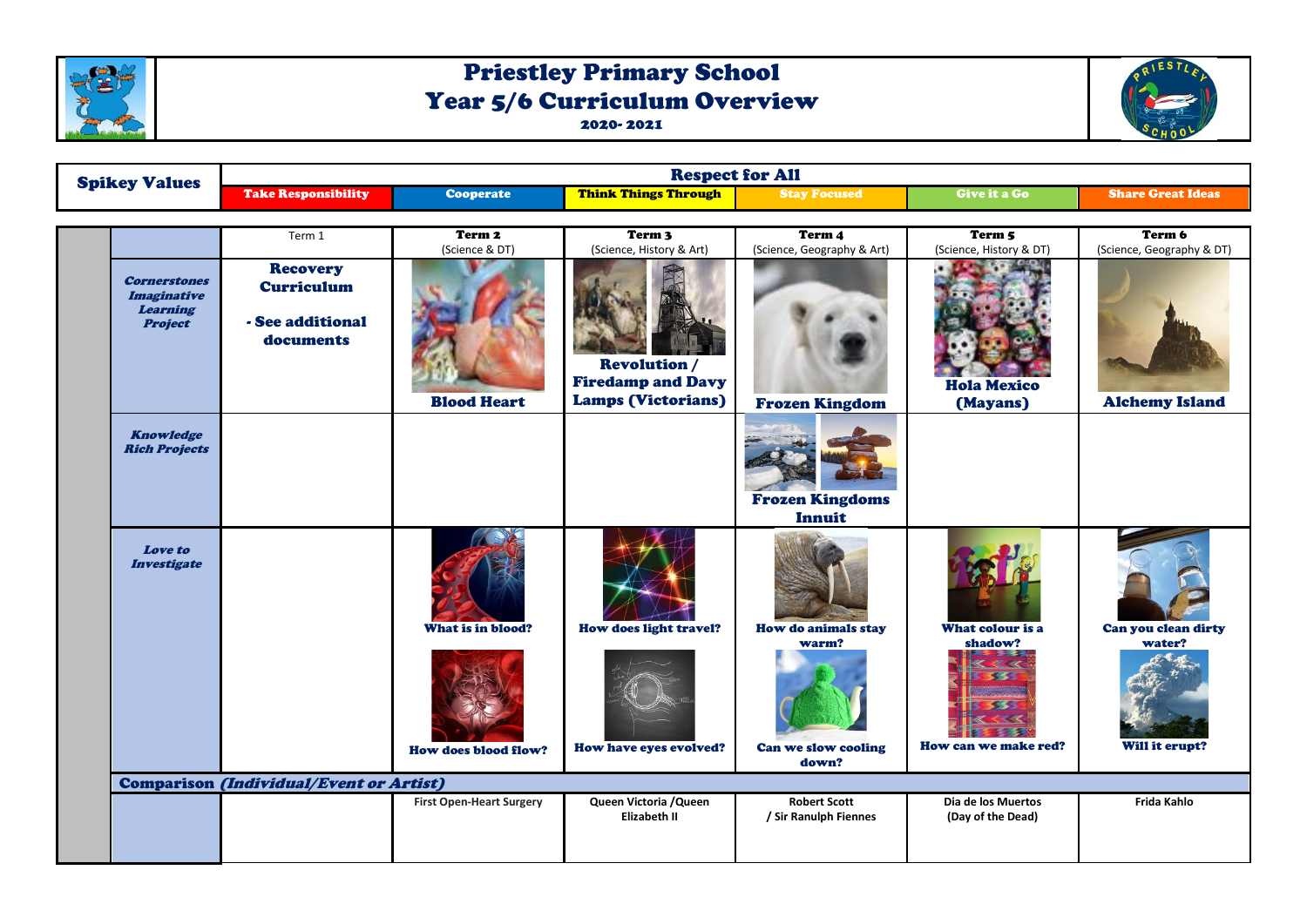| <b>Reading Text</b>             | HEAR <sup>1</sup><br>blackman<br><b>Pig Heart Boy</b><br>(Malorie Blackman)                              | 0 G H F A<br>Cogheart<br>(Peter Bunzi)                                                                                                                              | THE CALL<br>0 F<br>THE WILD<br>JACK LONDON<br><b>Call of the Wild</b><br>(Jack London)                                                        | inles<br><b>Holes</b><br>(Louis Sachar)                                                                                                            | The Curse of the Gloamglozer<br>(Paul Stewart & Chris Riddell)                                                                  |
|---------------------------------|----------------------------------------------------------------------------------------------------------|---------------------------------------------------------------------------------------------------------------------------------------------------------------------|-----------------------------------------------------------------------------------------------------------------------------------------------|----------------------------------------------------------------------------------------------------------------------------------------------------|---------------------------------------------------------------------------------------------------------------------------------|
| <b>Reading</b><br><b>Domain</b> | 2b) Retrieve<br>2c) Summarise<br>2f) Relate<br>2g) Explore<br>2h) Compare                                | 2b) Retrieve<br>2c) Summarise<br>2d) Infer<br>2e) Predict                                                                                                           | 2b) Retrieve<br>2c) Summarise<br>2f) Relate<br>2g) Explore<br>2h) Compare                                                                     | 2e) Predict<br>2f) Relate<br>2g) Explore<br>2h) Compare                                                                                            | 2a) Define<br>2b) Retrieve<br>2d) Infer<br>2g) Explore                                                                          |
| Inform<br><b>Discuss</b>        | <b>Non-Chronological Report</b><br><b>Biography</b><br><b>Discussion Text</b>                            | <b>Non-Chronological Report</b><br><b>Biography</b><br><b>Diary Writing/Journals</b>                                                                                | <b>Chronological Report</b><br><b>Short Narrative</b><br><b>Discussion Text</b>                                                               | <b>Invitations</b><br><b>Instructions</b><br><b>Diary Writing</b>                                                                                  | <b>Narrative Dialoque</b><br><b>Letters</b>                                                                                     |
| <b>Entertain</b>                | (Shape Poetry)<br>Narrative using<br>Personification                                                     | <b>Historical Fiction</b><br>(Limericks)                                                                                                                            | (Haiku Poetry)                                                                                                                                | Poetry                                                                                                                                             | <b>Myths &amp; Legends</b>                                                                                                      |
| <b>Persuade</b>                 | <b>Slogans &amp; Adverts</b>                                                                             |                                                                                                                                                                     | <b>Letter Writing</b>                                                                                                                         | (Postcards)<br><b>Persuasive Writing</b>                                                                                                           | <b>Speeches</b><br><b>Persuasive Writing</b>                                                                                    |
|                                 | <b>SL2) Questions</b><br>SL3) Vocabulary<br>SL4) Justify<br>SL5) Describe or Explain<br>SL9) Participate | <b>SL2) Questions</b><br>SL4) Justify<br><b>SL6) Conversation</b><br><b>SL7) Understanding</b><br>SL9) Participate<br>SL11) Viewpoints<br><b>S12) Communication</b> | SL1) Listen & Respond<br><b>SL2) Questions</b><br>SL5) Describe or Explain<br>SL7) Understanding<br>SL8) Audible & Fluent<br>SL9) Participate | SL1) Listen & Respond<br>SL3) Vocabulary<br><b>SL6) Conversation</b><br><b>SL7) Understanding</b><br>SL9) Participate<br><b>S12) Communication</b> | <b>SL5) Describe or Explain</b><br>SL7) Understanding<br>SL9) Participate<br><b>SL10) Maintain Interest</b><br>SL11) Viewpoints |
|                                 |                                                                                                          |                                                                                                                                                                     |                                                                                                                                               |                                                                                                                                                    |                                                                                                                                 |
| Year <sub>5</sub>               | <b>Place Value</b><br><b>Addition</b><br><b>Subtraction</b>                                              | <b>Statistics</b><br><b>Multiplication &amp; Division</b><br>Perimeter & Area                                                                                       | <b>Multiplication</b><br><b>Division</b>                                                                                                      | <b>Fractions</b><br><b>Decimals</b><br><b>Percentages</b>                                                                                          | <b>Decimals</b><br><b>Properties of Shape</b><br><b>Position &amp; Direction</b>                                                |
| Year 6                          | <b>Place Value</b><br><b>Four Operations</b>                                                             | <b>Fractions</b><br><b>Position &amp; Direction</b>                                                                                                                 | <b>Decimals</b><br>Percentages<br>Algebra                                                                                                     | <b>Converting Units</b><br>Area, Perimeter & Volume<br>Ratio                                                                                       | <b>Properties of Shape</b>                                                                                                      |
|                                 |                                                                                                          |                                                                                                                                                                     |                                                                                                                                               |                                                                                                                                                    |                                                                                                                                 |
| Year 5                          | <b>Working Scientifically</b>                                                                            | <b>Properties and Changes of</b><br><b>Materials</b>                                                                                                                | <b>Working Scientifically</b>                                                                                                                 | <b>Working Scientifically</b>                                                                                                                      | <b>Properties and Changes of</b><br><b>Materials</b>                                                                            |
| Year 6                          | <b>Animals including humans</b>                                                                          | <b>Working Scientifically</b>                                                                                                                                       | Living things and their<br>habitats                                                                                                           | Light                                                                                                                                              | <b>Working Scientifically</b>                                                                                                   |
|                                 |                                                                                                          |                                                                                                                                                                     |                                                                                                                                               |                                                                                                                                                    |                                                                                                                                 |
|                                 | <b>Sending and Striking</b>                                                                              | <b>Dance</b>                                                                                                                                                        | <b>Gymnastics</b>                                                                                                                             | <b>Team Games</b>                                                                                                                                  | <b>Team Games</b>                                                                                                               |
|                                 | Pig's Hearts                                                                                             | <b>Big Pit Wales</b>                                                                                                                                                | <b>PRIMEVR</b>                                                                                                                                | <b>Pitt Rivers Museum</b>                                                                                                                          |                                                                                                                                 |
|                                 |                                                                                                          |                                                                                                                                                                     |                                                                                                                                               |                                                                                                                                                    |                                                                                                                                 |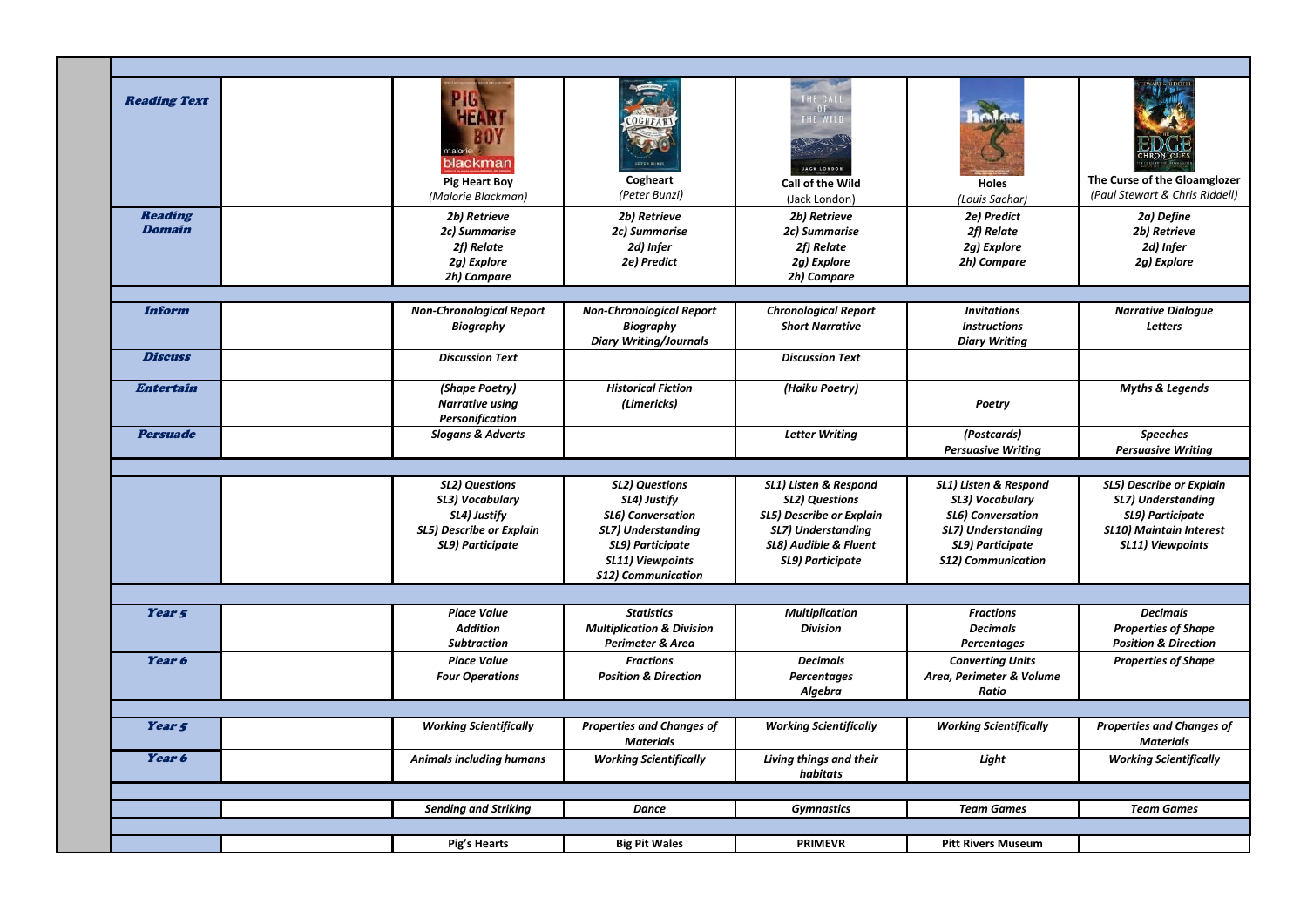|                                       | Science in school                             | <b>Underground Tour &amp;</b><br><b>Children at work</b>                     | <b>Polar Regions</b>                                      | Oxford                                                               |                                                                          |
|---------------------------------------|-----------------------------------------------|------------------------------------------------------------------------------|-----------------------------------------------------------|----------------------------------------------------------------------|--------------------------------------------------------------------------|
|                                       |                                               |                                                                              |                                                           |                                                                      |                                                                          |
|                                       | Hinduism (Diwali)<br><b>Cornerstones</b>      | <b>Christianity (Is the Christmas</b><br>Story true?)<br><b>Discovery RE</b> | <b>Hinduism (Ganesh Chaturthi)</b><br><b>Cornerstones</b> | <b>Christianity (Beliefs and</b><br>practices)<br><b>Discover RE</b> | Hinduism (Holi)<br><b>Cornerstones</b>                                   |
|                                       |                                               |                                                                              |                                                           |                                                                      |                                                                          |
| <b>Computing</b><br>Year <sub>5</sub> | <b>Creative Technology</b><br><b>E-Safety</b> | <b>Digital Literacy</b><br><b>Creative Technology</b><br><b>E-Safety</b>     | <b>Digital Literacy</b><br><b>F-Safety</b>                | Coding                                                               | <b>Creative Technology</b><br><b>F-Safety</b>                            |
| <b>Computing</b><br>Year 6            | <b>Creative Technology</b>                    | Coding<br><b>Creative Technology</b>                                         | <b>Digital Literacy</b><br><b>F-Safety</b>                | Coding<br><b>Creative Technology</b>                                 | <b>Digital Literacy</b><br><b>Creative Technology</b><br><b>F-Safety</b> |
|                                       |                                               |                                                                              |                                                           |                                                                      |                                                                          |
|                                       |                                               | Being Me in My World                                                         | <b>Celebrating Differences</b>                            | <b>Dreams &amp; Goals</b>                                            | <b>Healthy Me</b>                                                        |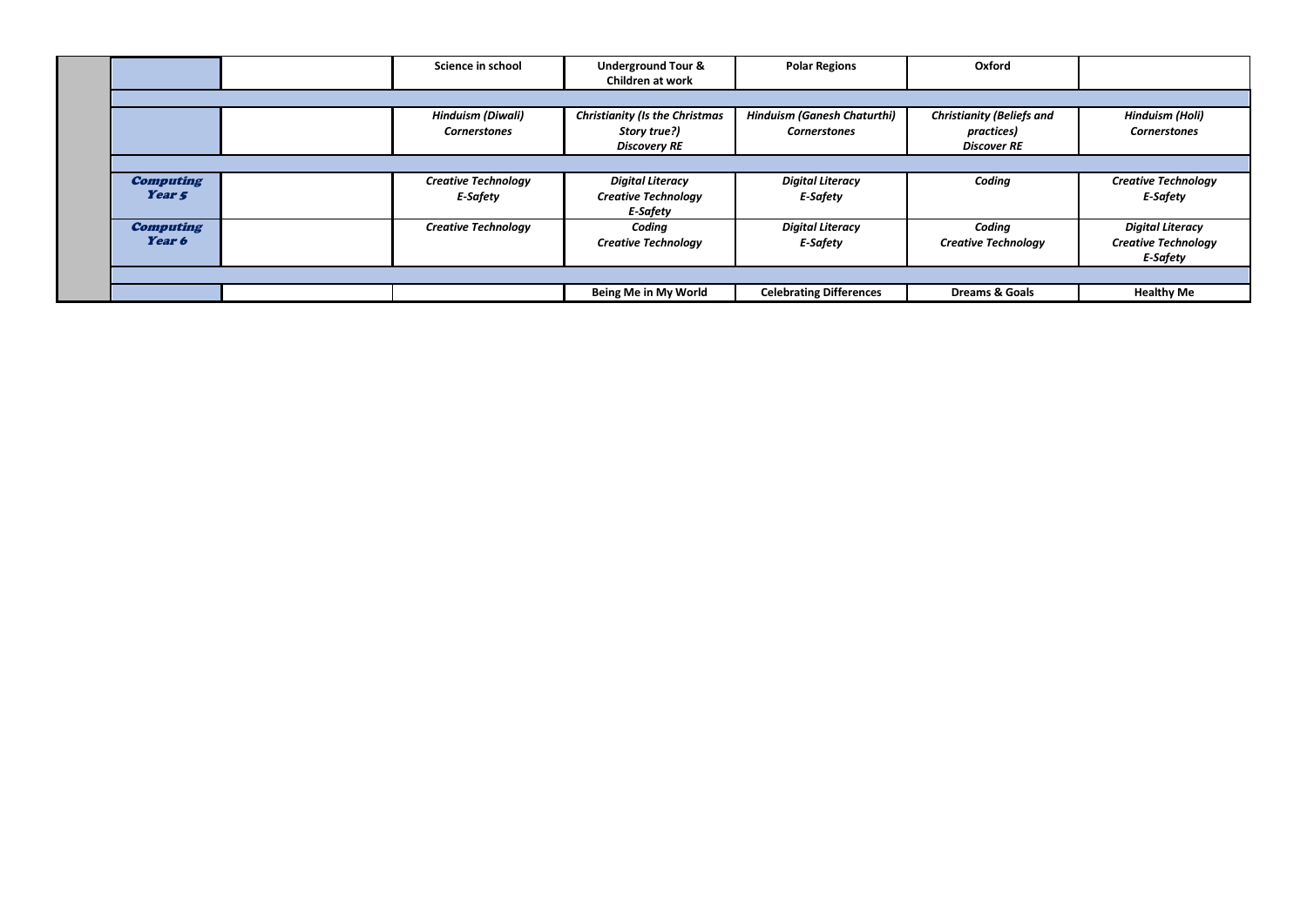

Priestley Primary School Year 5/6 Curriculum Overview 2021- 2022

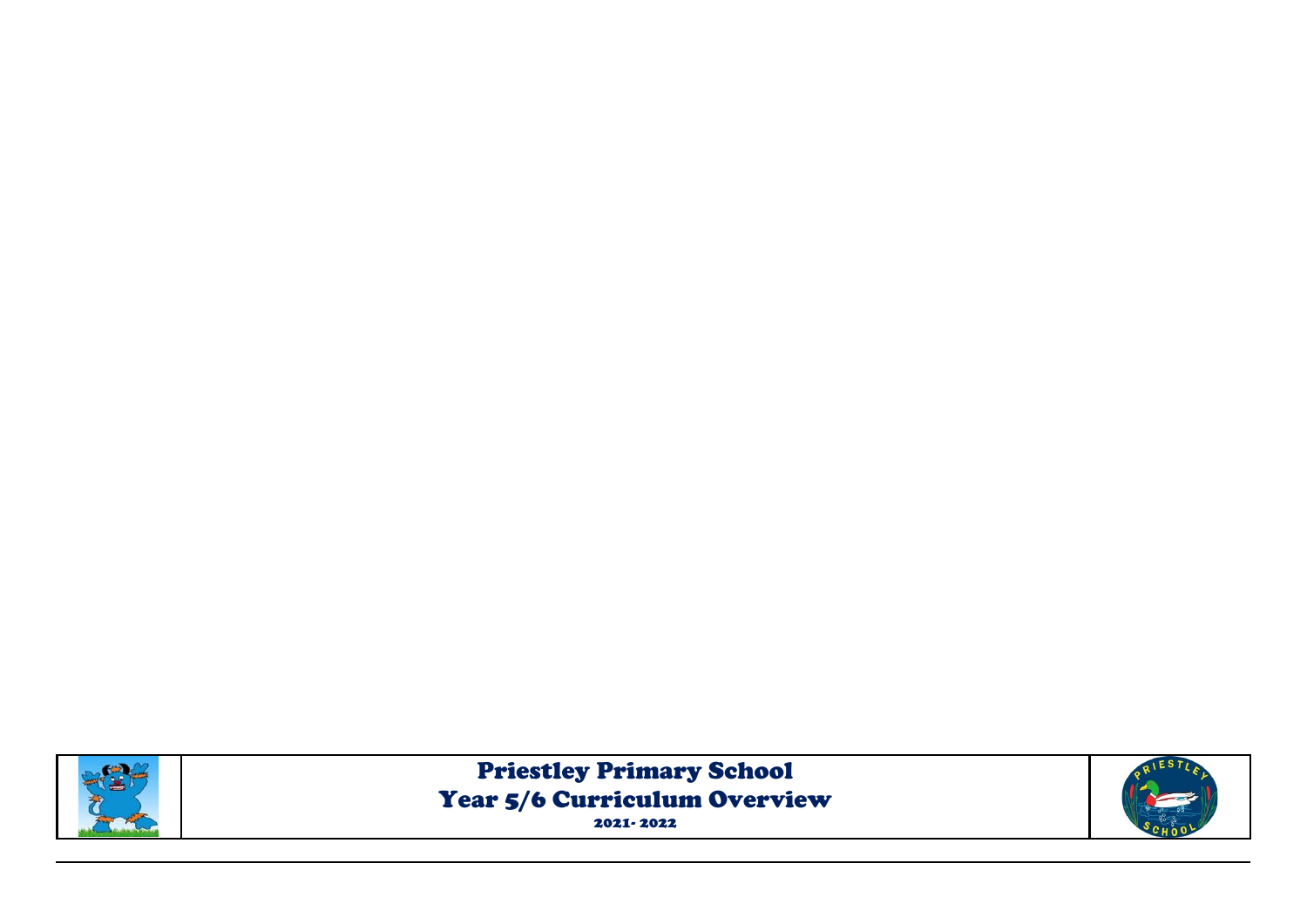|                                                                                | <b>Respect for All</b>                                                                                   |                                            |                                                                     |                                                                |                                         |                                                                              |
|--------------------------------------------------------------------------------|----------------------------------------------------------------------------------------------------------|--------------------------------------------|---------------------------------------------------------------------|----------------------------------------------------------------|-----------------------------------------|------------------------------------------------------------------------------|
| <b>Spikey Values</b>                                                           | <b>Take Responsibility</b>                                                                               | Cooperate                                  | <b>Think Things Through</b>                                         | <b>Stay Focused</b>                                            | Give it a Go                            | <b>Share Great Ideas</b>                                                     |
|                                                                                |                                                                                                          |                                            |                                                                     |                                                                |                                         |                                                                              |
|                                                                                | Term 1<br>(Science, Geography & Art)                                                                     | Term 2<br>(Science, History & Art)         | Term 3<br>(Science, Geography & DT)                                 | Term 4<br>(Science, History & DT)                              | Term 5<br>(Science, History & Art)      | Term 6<br>(Science, Geography &DT)                                           |
| <b>Cornerstones</b><br><b>Imaginative</b><br><b>Learning</b><br><b>Project</b> | <b>Beast Creator</b>                                                                                     | <b>Peasants, Princes</b><br>and Pestilence | <b>Stargazer</b>                                                    | <b>A Child's War</b>                                           | <b>Time Traveller</b><br>(Indus Valley) | ID                                                                           |
| <b>Knowledge</b><br><b>Rich Projects</b>                                       |                                                                                                          |                                            |                                                                     | Sow, Grow and<br>Farm                                          |                                         |                                                                              |
| <b>Love to</b><br><b>Investigate</b>                                           | <b>How do worms</b><br>reproduce?<br>Why do birds lay eggs?                                              | What is the life cycle of<br>a mealworm?   | <b>How does the Moon</b><br>move?<br>How do rockets lift off?       | Can you turn a light<br>down?<br>Can fruit light a bulb?       | Do we slow down as we<br>get older?     | <b>Why are things</b><br>classified?<br><b>How does inheritance</b><br>work? |
|                                                                                | <b>Comparison (Individual/Event or Artist)</b>                                                           |                                            |                                                                     |                                                                |                                         |                                                                              |
|                                                                                | David Attenborough                                                                                       | <b>The Peasents Revolt</b>                 | Galileo                                                             | <b>Anne Frank</b>                                              | Arist - Salvador Dali                   | <b>Dolly the Sheep</b>                                                       |
| <b>Reading Focus</b>                                                           |                                                                                                          |                                            |                                                                     |                                                                |                                         |                                                                              |
| <b>Reading Text</b>                                                            | ntheny Brewne <mark>"</mark><br><b>KING KONG</b><br><b>THE STORY CONCEPTERS</b><br>LCE AND MERIAN C. COC | Malcolm R                                  | NORTHERN<br>$\sim 10^{10}$ the real star.<br><b>Northern Lights</b> | <b>MCHELLE MAGORIA</b><br>GOODNIGHT<br><b>Goodnight Mr Tom</b> | TOM'S                                   | Wonder                                                                       |